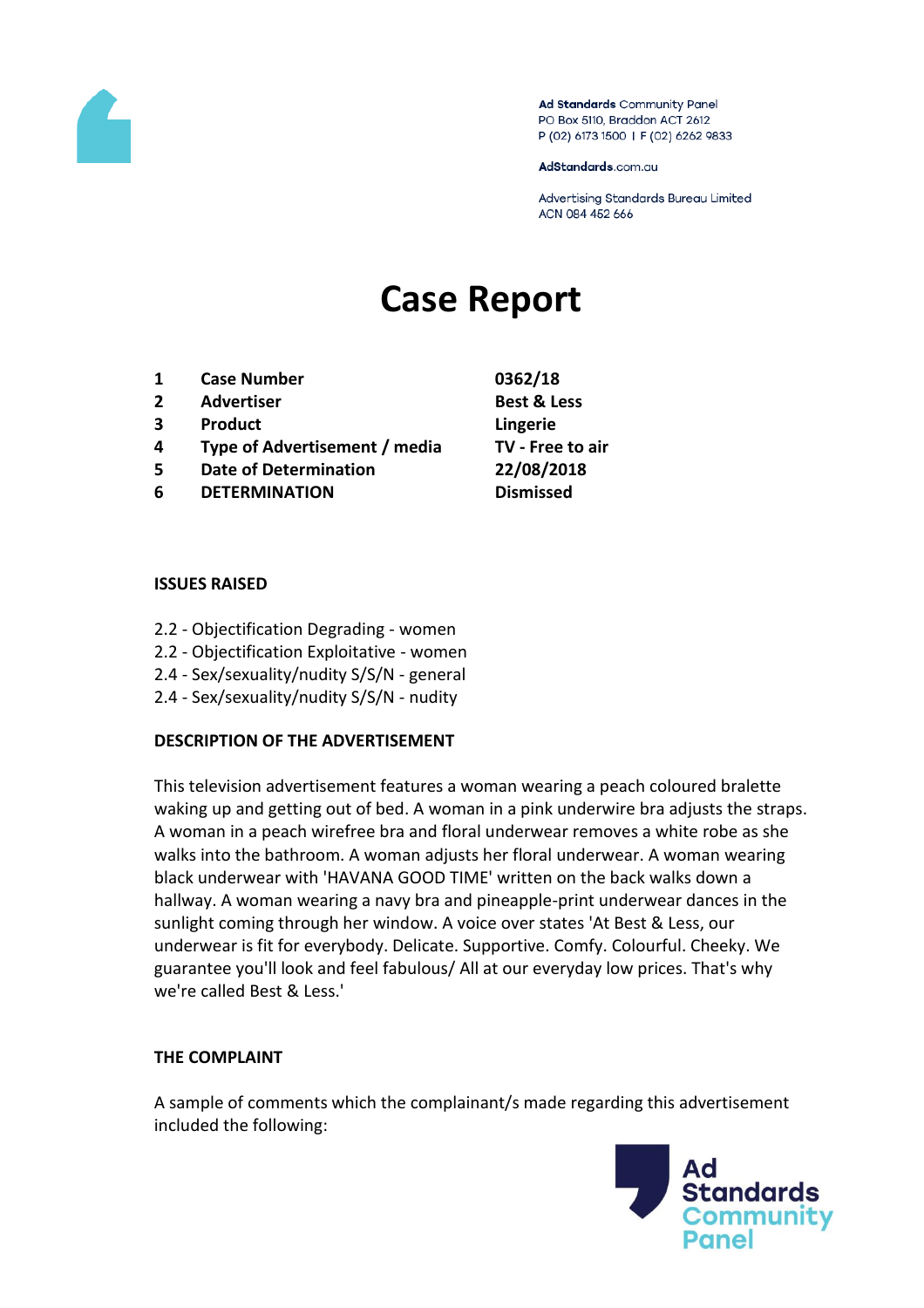

#### *I felt this was too over the top. Too seductive.*

*I understand that it would be hard to advertise bras and underwear without coming across slightly sexual but the way in which brought about was more than needed. Slow motion scenes and close up camera shots was not necessary.*

*The start of the advertisement focus on the woman's very larg breasts and it is so in your face that's all you can see and they continue to be prominent throughout the commercial. It is very degrading to women and I do not want my two boys thinking that women exposing themselves this way is acceptable. It's simply not ok.*

*My husband and son wear wAtching with my daughters and they were offended and embarrassed with the content of the advertisement*

*There is no need to have suggestive images/such barely clad women in tv ads at these times of day, (not really anytime). Woman in bras and undies is one thing, but her posing and rolling out of bed is not needed. Far too suggestive.*

# **THE ADVERTISER'S RESPONSE**

Comments which the advertiser made in response to the complainant/s regarding this advertisement include the following:

#### *Response addressing AANA Code of Ethics*

*2.1 Discrimination or vilification We believe the Advertisement complies with this section.*

#### *2.2 Exploitative and degrading*

*(a) The Advertisement does not employ images of minors or people who appear to be minors. The Advertisement notes the purported ages of the actors. (b) We believe the Advertisement complied with this section: further details in comments below.*

*2.3 Violence*

*The Advertisement does not present or portray violence.*

#### *2.4 Sex, sexuality and nudity*

*We believe the Advertisement complies with this section. The Advertisement does not contain sex or nudity. The Advertisement is concerned with underwear and we believe that sexuality is treated sensitively to the relevant audience: further details in the*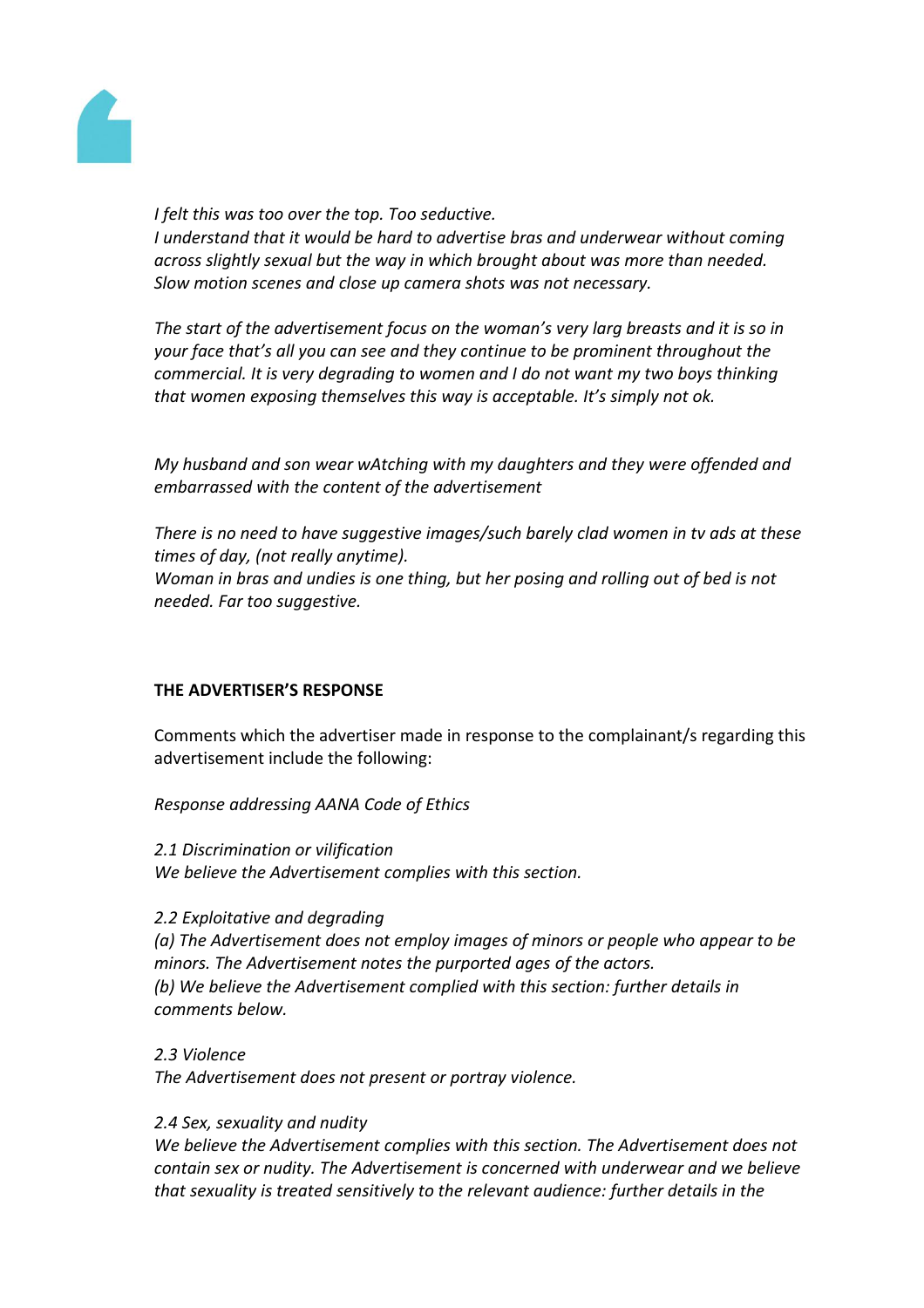

*comments below.*

## *2.5 Language*

*We believe the Advertisement complies with this section. The Advertisement does not contain strong or obscene language.*

*2.6 Health and Safety We believe the Advertisement complies with this section.*

*2.7 Distinguishable as marketing We believe the Advertisement complies with this section.*

*Best&Less takes its advertising obligations seriously and as a retailer targeting families we are very concerned not to offend prevailing community standards. It is Best&Less's submission that the complaints should be dismissed and that no further action should be taken in respect of this matter for the reasons set out below.*

*In response to the concerns raised in the complaints, Best&Less respectfully submits as follows:*

*- it is necessary and reasonable to depict the product that is the subject of the Advertisement (in this case, underwear);*

*- the Advertisement is consistent with images and depictions of models advertising underwear;*

*- the Advertisement depicts a variety of women starting their days and reflects a normal, everyday environment for women. This montage is typical women of varying sizes and shapes should not be perceived as inappropriate (as alleged in the three Complaints referenced 0362/18), and this view is likely to be shared by the broader community;*

*- the imagery of the females in a various underwear pieces depicting fit, style and comfort are not inappropriate in the context of the product being sold;*

*- the Advertisement promotes underwear and the overall focus of the Advertisement is on the product (underwear) and the low prices on offer at Best&Less. This is reinforced by the voiceover which refers to "At Best & Less, our underwear is fit for everybody!" and "All at our everyday low prices";*

*- none of the product worn by the actors is provocative, for example, it is not minimal or sheer or revealing. The imagery is not sexually explicit or suggestive in any way, and the level of nudity (to the extent there could perceived to be any) is minimal and not inappropriate. Again, we submit that this view is likely to be shared by the broader*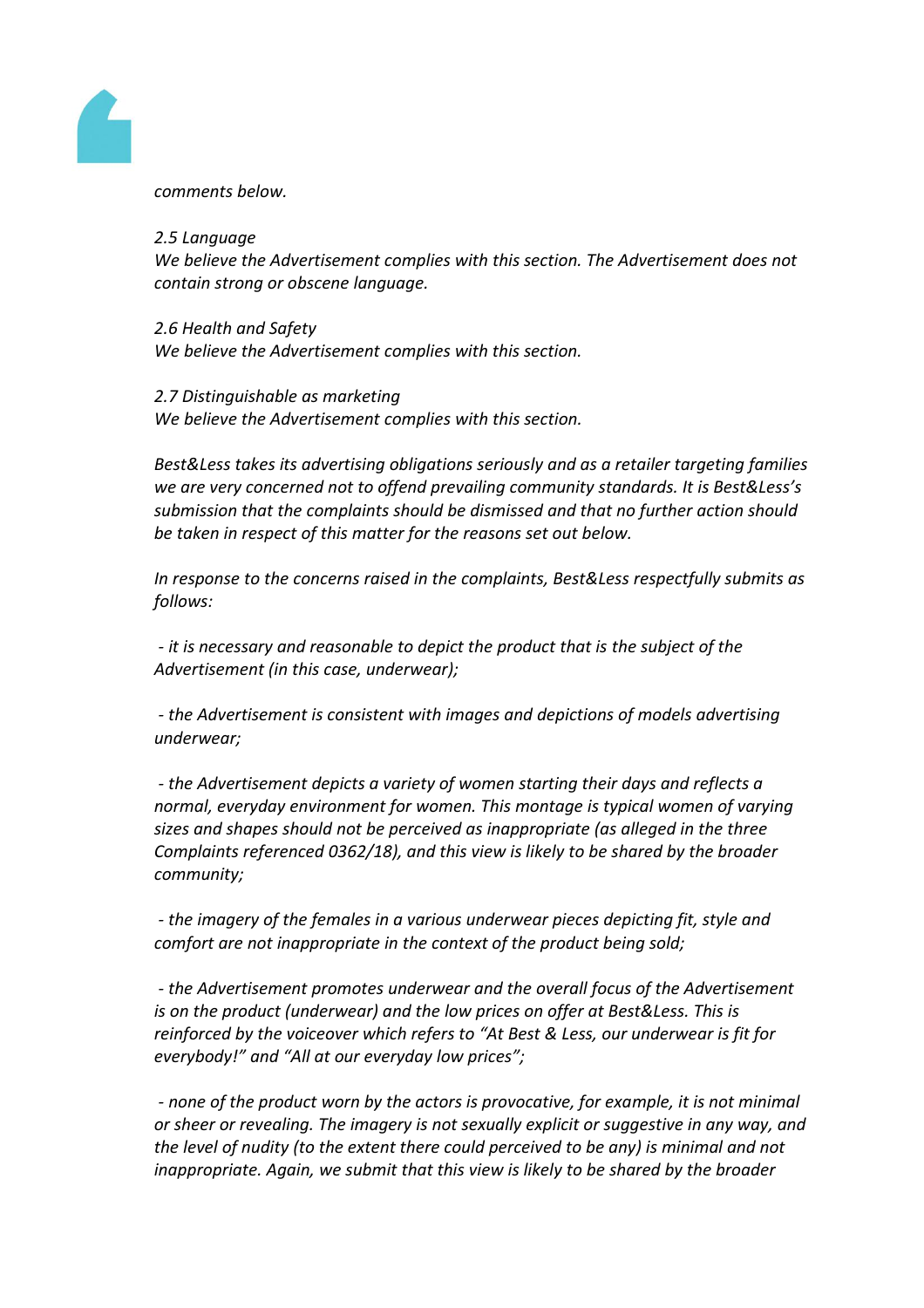## *community;*

*- the Advertisement is not exploitative, as suggested in the Complaints. Best&Less does not believe that the female figure is portrayed in a manner that discriminates against women or otherwise vilifies them. As noted above, it portrays typical women of different ages in their usual morning routine;*

*- the Advertisement is intended to engage cost conscious women, and the main message of the Advertisement is underwear on sale that is comfortable and fits well for varying body types. Again, this is reinforced by the imagery in the Advertisement depicting various women, and the voiceover, which refers to "At Best & Less, our underwear is fit for everybody!" and "All at our everyday low prices" ;*

*- the Advertisement is appropriate for Best&Less's target market and would not offend the general public within the context of an advertisement for underwear.*

*- the Advertisement has been placed broadcast in accordance with the "W" rating received by CAD:*

*- General/Warning "W" Definition: May be broadcast at any time except during P and C programs or adjacent to P or C periods. Exercise care when placing in programs principally directed to children. Product Description: Commercials which comply with the G classification criteria in Appendix 1 of the Code of Practice but require special care in placement in programs principally directed to children.*

*- reviewing all three Complaints it seems that the complainants may believe it is inappropriate to show an advertisement featuring women wearing underwear on television. Best&Less do not believe this is reflective of Prevailing Community Standards.*

*Best&Less appreciates the AS's careful consideration of the complaint and trusts that it will accept Best&Less' submission that the complaints should be dismissed.*

#### **THE DETERMINATION**

The Ad Standards Community Panel (Panel) considered whether this advertisement breaches Section 2 of the AANA Code of Ethics (the Code).

The Panel noted the complainants' concerns that the advertisement featured inappropriate images of women.

The Panel viewed the advertisement and noted the advertiser's response.

The Panel considered whether the advertisement was in breach of Section 2.2 of the Code. Section 2.2 of the Code states: "Advertising or marketing communications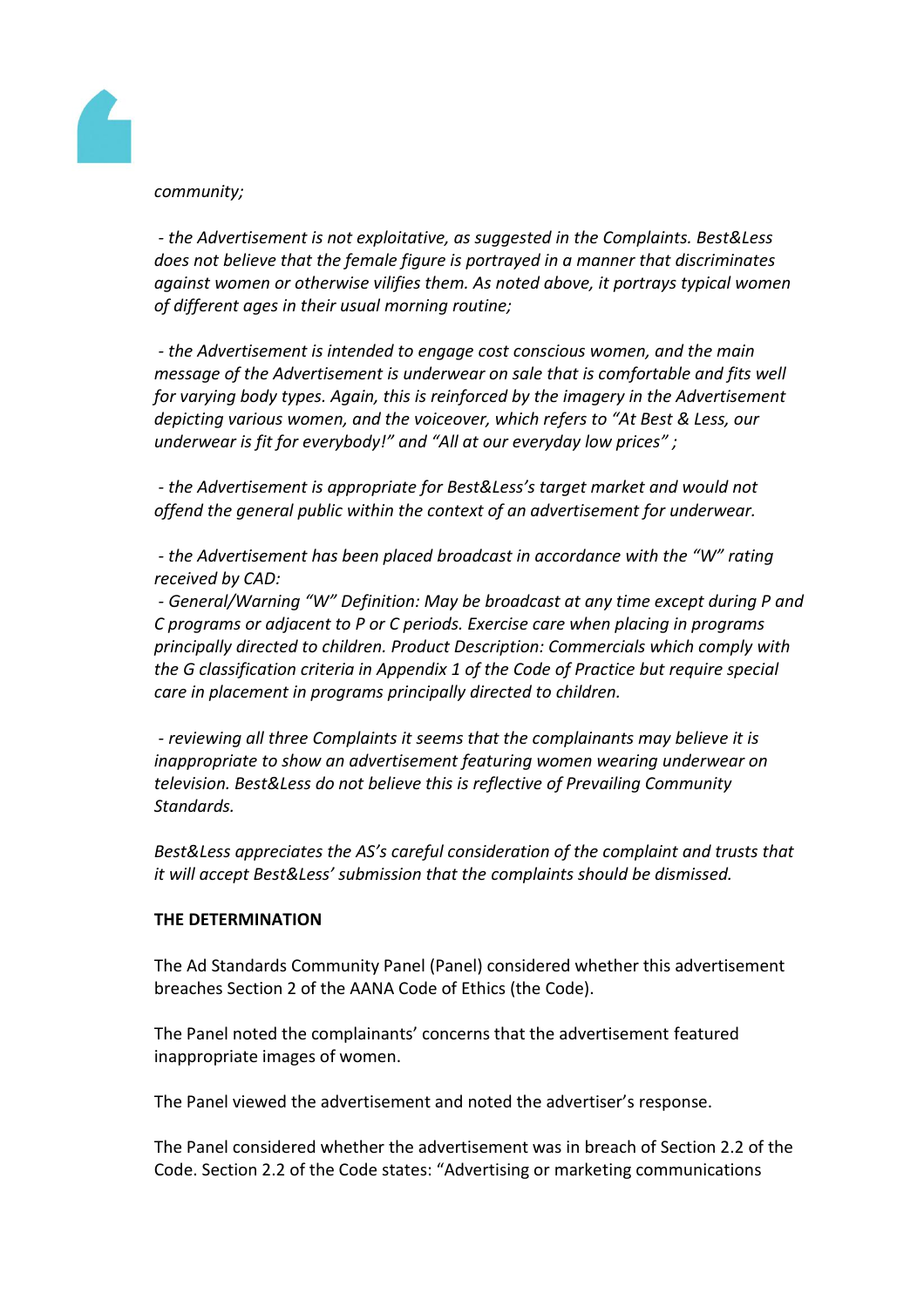

should not employ sexual appeal in a manner which is exploitative or degrading of any individual or group of people."

The Panel noted the AANA Practice Note which provides guidance on the meaning of the terms exploitative and degrading:

Exploitative - (a) taking advantage of the sexual appeal of a person, or group of people, by depicting them as objects or commodities; or (b) focussing on their body parts where this bears no direct relevance to the product or service being advertised. Degrading – lowering in character or quality a person or group of people.

The Panel noted the complainants' concerns that the advertisement is degrading of women.

The Panel first considered whether the advertisement used sexual appeal.

The Panel noted that the television advertisement depicts five women wearing different sets of underwear. The women appear to be in different stages of getting out of bed and going to the bathroom. The Panel considered that the depiction of the women in underwear in combination with their activities did constitute sexual appeal.

The Panel then considered whether the advertisement used sexual appeal in a manner that was exploitative of an individual or group of people.

The Panel considered the advertiser's response that the advertisement did not contain nudity and that the underwear worn by the women is not sheer or revealing.

The Panel considered that although there is focus on the women's body parts, this is directly relevant to the product being advertised, and is intended to highlight the fit and make of the product.

The Panel considered that the advertisement is using the sexual appeal of the women, but that the advertisement does not depict the women as object, unnecessarily or inappropriately focus on their body parts or lower them in character or quality. The Panel considered that the advertisement did not employ sexual appeal in a manner which is exploitative or degrading of the women or women in general.

The Panel determined that the advertisement did not breach Section 2.2 of the Code.

The Panel considered whether the advertisement was in breach of Section 2.4 of the Code. Section 2.4 of the Code states: "Advertising or Marketing Communications shall treat sex, sexuality and nudity with sensitivity to the relevant audience".

The Panel noted that the advertisement had been given a 'W' rating by CAD and that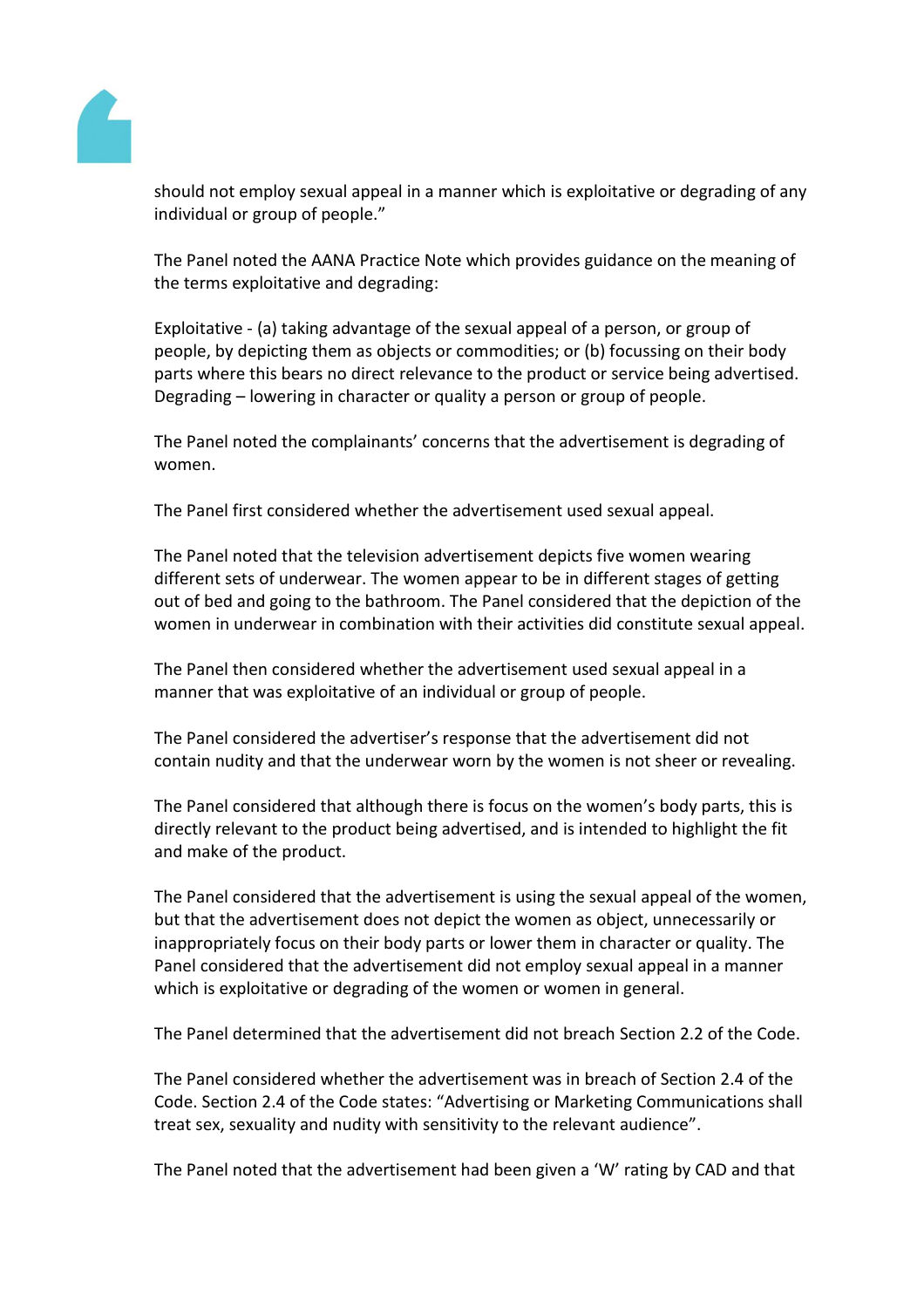

the relevant audience would be broad and likely to include children.

The Panel noted the complainants' concerns that the images of young women displaying their bodies were offensive.

The Panel considered the advertiser's response that the advertisement did not contain nudity and that the underwear worn by the women is not sheer or revealing.

The Panel considered that it is reasonable for an advertiser to depict people wearing the product that is being advertised as long as those depictions are in line with the Code.

The Panel considered that the focus of the advertisement was on the lingerie being sold, and that the advertisement did not focus on the bodies of the women.

The Panel noted that some complainant's were concerned about the size of the breasts of the first woman in the advertisement, and that larger breasts were inappropriate for an advertisement that may be viewed by children. The Panel considered that fuller breasted women are consumers of the product, and that the inclusion of fuller breasted women is not a breach of the Code.

The Panel considered that the poses of the women were not sexual, and that the overall tone of the advertisement was not sexualised but was displaying the shape and fit of the underwear.

The Panel considered that the women's breasts and genitals were all appropriately covered by the underwear and that there was no inappropriate nudity in the advertisement.

The Panel determined that the advertisement did treat sex, sexuality and nudity with sensitivity to the relevant viewing audience and that it did not breach Section 2.4 of the Code.

Finding that the advertisement did not breach the Code on other grounds, the Panel dismissed the complaint.